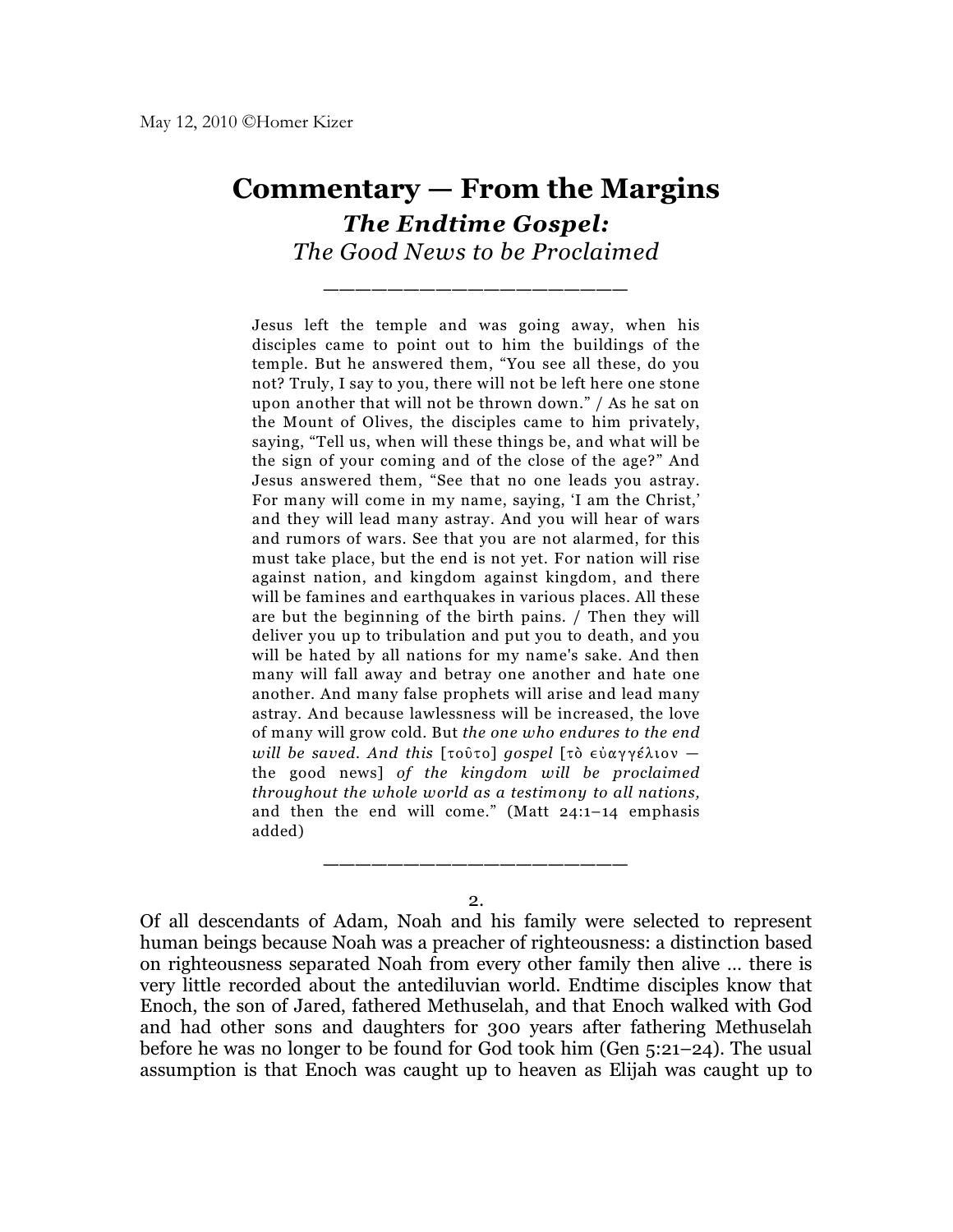heaven, but there is a problem with this assumption that underlies presumptions of a pre-Tribulation rapture of Christians based on righteousness: how much is actually known about Enoch that doesn't come from the spurious Book of Enoch?

Jude quotes Enoch, saying, "'Behold, the Lord came with ten thousands of his holy ones, to execute judgment on all and to convict all the ungodly of all their deeds of ungodliness that they have committed in such an ungodly way, and of all the harsh things that ungodly sinners have spoken against him'" (*vv*. 14–15). But when did the Lord come with ten thousands of his holy ones? The Lord had not given rest or relief to the descendents of Adam when Lamech fathered Noah, saying in naming Noah, "'Out of the ground that the Lord has cursed this one shall bring us relief from our work and from the painful toil of our hands'" (Gen 5:29) … the ground that was cursed because Adam had listened to his wife (Gen 3:17) was still cursed without any rest being given when Noah boarded the Ark. No execution of judgment on the ungodly had yet occurred—the gospel of Paul (Rom 2:12–16) is a message about judgment. The gospel of God, according to Peter, is a message about judgment. The good news that Jesus proclaimed to the Jews seeking to kill Him after He healed the invalid of 38 years was that the Son does what He sees the Father doing, that as the Father raises the dead the Son will give life to those whom the Father has raised as the Son wills for the Father has given all judgment to the Son.

The Father raises the dead without judging the dead. Just as Adam was given life without judgment being upon him while he remained outside the Garden of Eden, the sons of Adam are given a second breath of life without judgment being upon them. And just as Adam was given one command when he was placed in the Garden, sons of God are given one law when they are placed in Eden, the garden of God. And just as Adam listened to his wife who had listened to the serpent and just as Adam ceased to believe God when Eve ate forbidden fruit and did not die, human and angelic sons of God cease to believe when they listen to that old serpent, Satan the devil, and rebel against God by mingling the sacred with the profane, thereby causing the holy to become the accursed.

In quoting the Book of Enoch, Jude mingled the sacred with the profane, with this mingling nearly causing Jude's epistle to be rejected, for the Lord does not come with His holy ones to execute judgment upon the ungodly until the end of the age: He doesn't come to execute judgment until human beings are raised from the dead through receipt of a second breath of life, the breath of God  $[\pi v \in \hat{\mathfrak{g}}]$ . What Lamech said is true: no rest was given to the descendants of Adam except through Noah. Rest comes through righteousness and the preaching of righteousness—and for men, righteousness comes through faith [belief of God — Gen 15:6] and the implementation of that faith in the acts of the person (James 2:18–24) for even demons believe that God is one (*v*. 19).

The short epistle of Jude gives an example fully incorporated in Scripture of how easy it is to mingle the sacred with the profane, as Christendom does in celebrating Christmas as the birth of Christ Jesus on the *day of the invincible sun*. The epistle of Jude by example does something that Sabbatarian Christendom has firmly rejected, but *a thing* that is seen in the Noah narrative in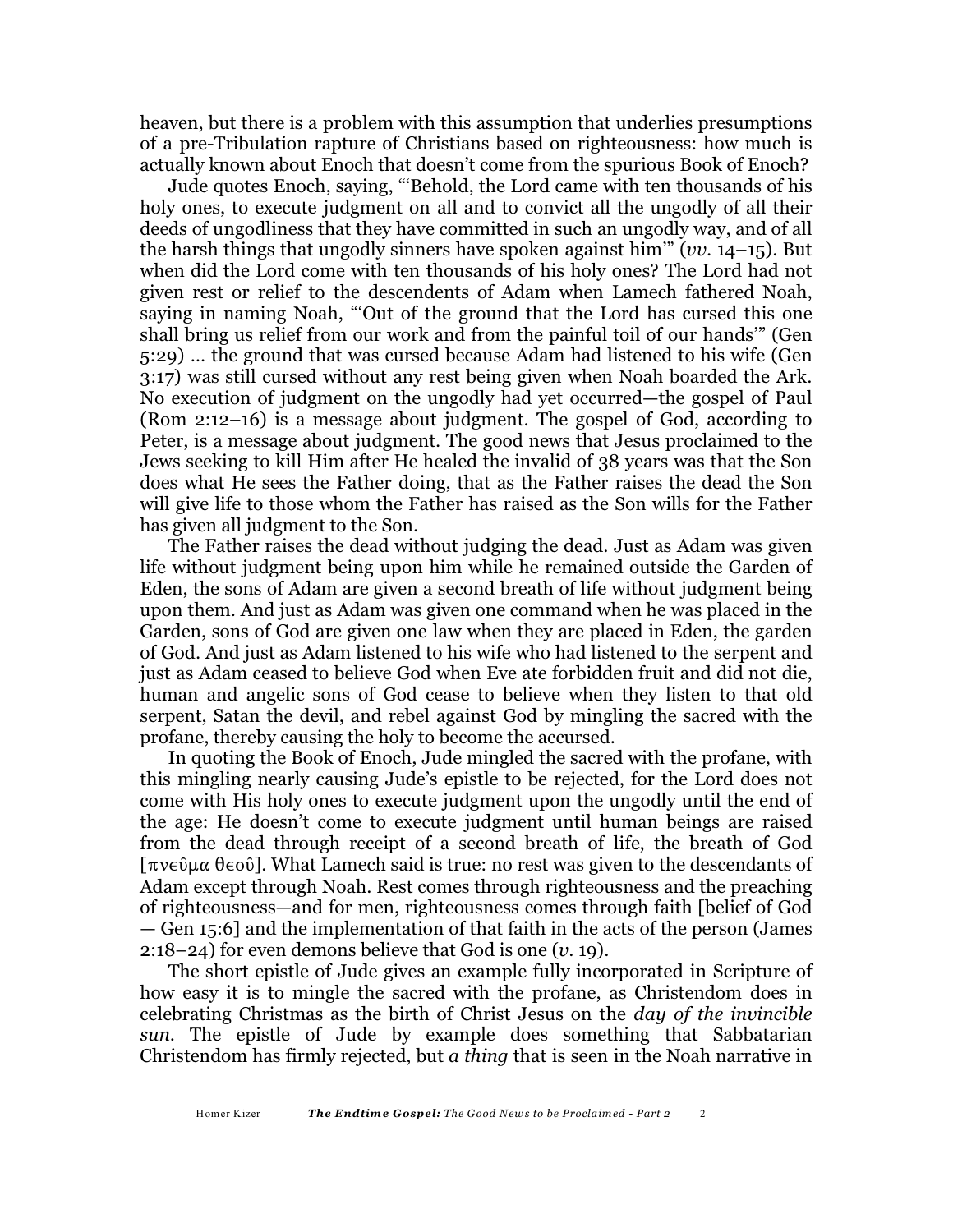which both clean and unclean [common] animals have spiritual innocence and are boarded on the Ark—Noah's righteousness gave to him and his family similar innocence.

Grace gives spiritual innocence to all sons of God, with these sons of God then being divided between clean and common, or born of God in this present era versus born of God following the liberation of Israel from indwelling sin and death … the "common" Christian will receive indwelling eternal life when the spirit is given *en masse* either at the Second Passover or when the kingdom of this world is given to the Son of Man. The *common* Christian is not today born of God although with only a few exceptions, the *common* Christian will insist that he or she has already been born from above. But how would a *common* Christian know whether he or she was born of God? What standard will the person use to establish whether he or she has been born again? A person can invite Jesus into the person's heart, but if Jesus doesn't come how is the person to know for the "'heart is deceitful above all things'" (Jer 17:9). The person can want Jesus to come, can want to be a disciple, but unless the person practices righteousness (which means keeping the law) the person remains a servant or child of the Adversary (1 John 3:4–10). This person will remain hostile to God and unable (or unwilling) to submit to God's law (Rom 8:7). And this is the criterion by which a Christian can know for certain whether he or she has been truly born of God: does the person decide to do those things that are pleasing to God, with keeping the commandments the outwardly visible manifestation of what is in the heart of the son of God? If not, the person can only be a *common* Christian, one who awaits spiritual birth at the Second Passover.

Neither clean nor common animals sin (transgress the commandments) for they are not capable of understanding the commandments. God has not given animals the inner self-awareness necessary to comprehend what it means to covet, for example. Thus, when there is no inherent spiritual distinction between animals, God makes a distinction between clean and common animals, choosing to save seven pairs of clean animals and a single pair of common animals as representations of their types. This distinction is made long before a listing of clean versus common animals is given to Israel.

What separates uncommon from common Christians is God foreknowing uncommon Christians and predestining them for salvation, then calling them out of season, justifying them by them being doers of the law (again, see Rom 2:13, part of Paul's gospel), and glorifying them when Christ Jesus again comes. If God did not know that these uncommon Christians would be doers of the law, He would not have called them as ones born out of season to bear

fruit when it isn't the season for fruit.

Uncommon Christians aren't born of God with the law written on hearts and placed in minds as will occur when common Christians are born of God under the new covenant. Rather, uncommon Christians grow in grace and knowledge, maturing in the faith as a human infant matures physically; whereas a common Christian will be spiritually born of God as the first Adam was physically born [created] as an adult human being. Uncommon Christians in their minds will begin to keep the commandments as they are exposed to them, but they will not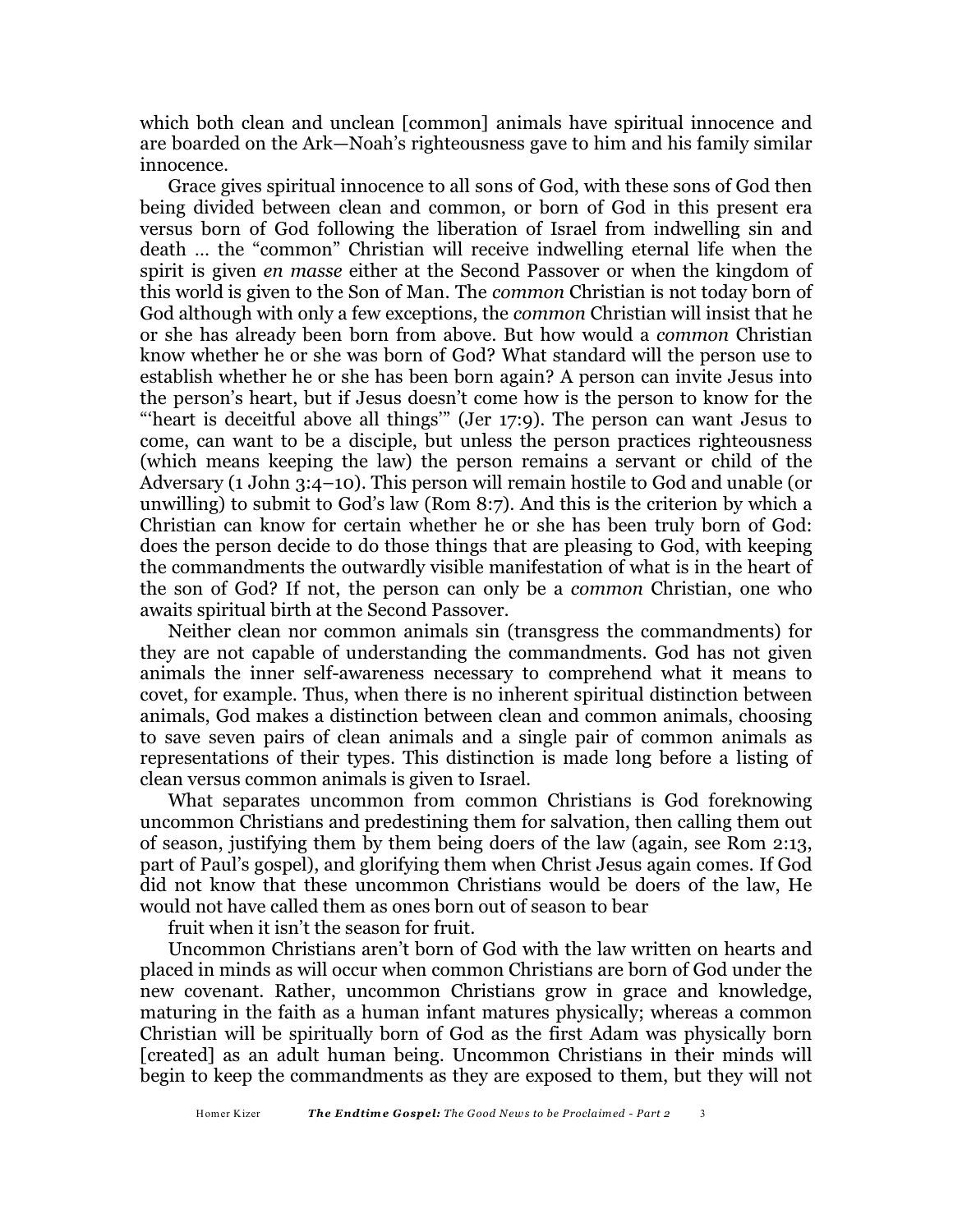necessarily be able to rule their fleshly bodies that remain in rebellion against God thereby creating within themselves the battlefield for a war that must be fought and won. Grace covers their losses along the way.

Uncommon Christians live in a solitary world; they are mostly loners. Salvation is between them and God. What other people do doesn't matter. Thus, wherever two or three of these uncommon Christians are gathered in Jesus' name, He is there among them (Matt 18:20).

But common Christians enact things in common: when filled with spirit, they will rebel *en masse*, either against God in the Affliction or against the Antichrist in the Endurance. In this era, common Christians seek large fellowships and the approval of others. They are reluctant to do things that cause them to stand out in a crowd. They are fearful; they are intellectual cowards. But their fear comes from not yet being born of God, from not truly believing God.

What the inclusion of Jude's epistle in Scripture does is provide an example of not getting everything right yet being included in the household of God … Paul's epistles certainly carry more weight than does the epistle of Jude, but Jude is with Paul in Scripture. And Enoch is not forgotten even if the Book of Enoch is a false document. Jude's citation of it remains problematic as does the sins of every disciple.

If Jude made a mistake in citing Enoch—he either did or didn't make a mistake—and if Paul makes a mistake when he writes,

For since we believe that Jesus died and rose again, even so, through Jesus, God will bring with him those who have fallen asleep. For *this we declare to you by a word from the Lord, that we who are alive, who are left until the coming of the Lord*, will not precede those who have fallen asleep. For the Lord himself will descend from heaven with a cry of command, with the voice of an archangel, and with the sound of the trumpet of God. And the dead in Christ will rise first. *Then we who are alive, who are left, will be caught up together with them in the clouds to meet the Lord in the air,* and so we will always be with the Lord. (1 Thess 4:14–17 emphasis added)

And if Peter on Pentecost makes a mistake when he explains,

But this is what was uttered through the prophet Joel:

And in the last days it shall be, God declares,

that I will pour out my Spirit on all flesh,

and your sons and your daughters shall prophesy, and your young men shall see visions,

and your old men shall dream dreams;

even on my male servants and female servants

in those days I will pour out my Spirit, and they shall prophesy.

And *I will show wonders in the heavens above*

*and signs on the earth below, blood, and fire, and vapor of smoke;*

*the sun shall be turned to darkness*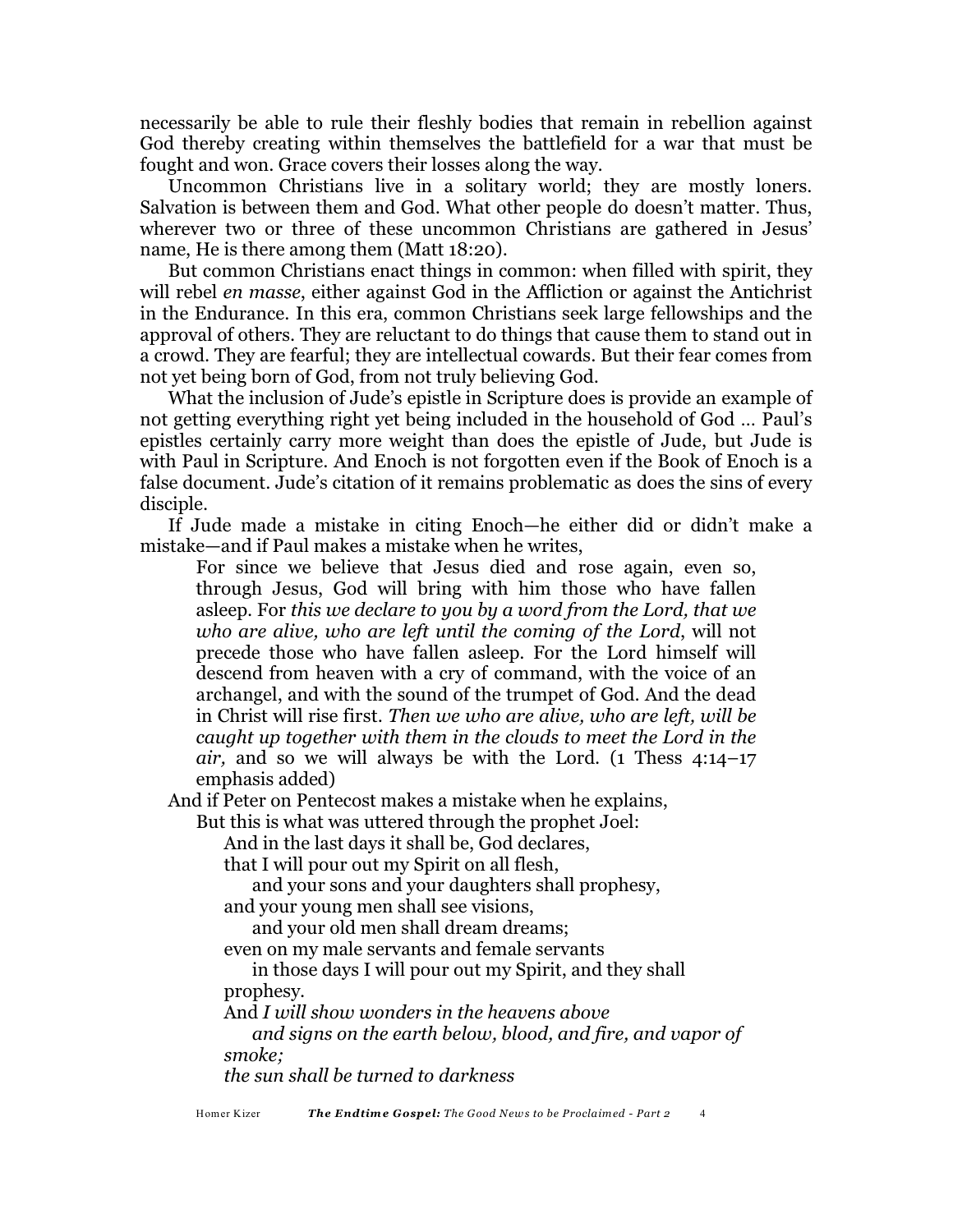*and the moon to blood, before the day of the Lord comes, the great and magnificent day.*

And it shall come to pass that everyone who calls upon the name of the

Lord shall be saved. (Acts 2:16–21 emphasis added)

What Peter mistook for the fulfilling of Joel's prophecy—there were no wonders in heaven seen on this day of Pentecost—was a type or shadow of what would happen when the spirit would be truly poured out on all flesh when the kingdom of this world is given to the Son of Man halfway through the seven endtime years of tribulation. And there is no way to put this more tactfully: Peter made a mistake. He misread a sign, mistaking the shadow for the reality, the type for the fulfillment.

Likewise, Paul made a mistake: he wouldn't be alive when the Lord descends from heaven although what Paul writes is true in that the living will not precede the dead into glory.

Concerning what Paul writes about the resurrection, consider what is found in 2 Timothy 2:8 — "Remember Jesus Christ, risen from the dead, the offspring of David, as preached in my gospel [ $\tau \delta \epsilon \dot{\alpha} \gamma \gamma \epsilon \lambda i \delta \nu \mu \delta \nu -$  *the good news of me*], for which I am suffering, bound with chains as a criminal" (*vv*. 8–9). And again, what is Paul's gospel?

For all who have sinned without the law will also perish without the law, and all who have sinned under the law will be judged by the law. *For it is not the hearers of the law who are righteous before God, but the doers of the law who will be justified. For when Gentiles, who do not have the law, by nature do what the law requires, they are a law to themselves, even though they do not have the law. They show that the work of the law is written on their hearts,* while their conscience also bears witness, and their conflicting thoughts accuse or even excuse them on that day when, *according to my gospel*, God judges the secrets of men [through] Christ Jesus. (Rom 2:12–16 emphasis added)

And,

Now I would remind you, brothers, of the gospel I preached to you, which you received, in which you stand, and by which you are being saved, if you hold fast to the word I preached to you—unless you believed in vain. / For I delivered to you as of first importance what I also received: that Christ died for our sins in accordance with the Scriptures, that he was buried, that he was raised on the third day in accordance with the Scriptures (1 Cor 15:1–4).

If disciples will hold fast to the gospel that Paul proclaimed, disciples will be doers of the law, showing that the work of the law [i.e., love of God and love of neighbor] is written on their hearts; for the Christian who is not a doer of the law believes in vain. This is what Paul says. It is, according to Peter, the ignorant and unstable who twist Paul's epistles to their own destruction: Peter warns disciples, "You therefore, beloved, knowing this beforehand, take care that you are not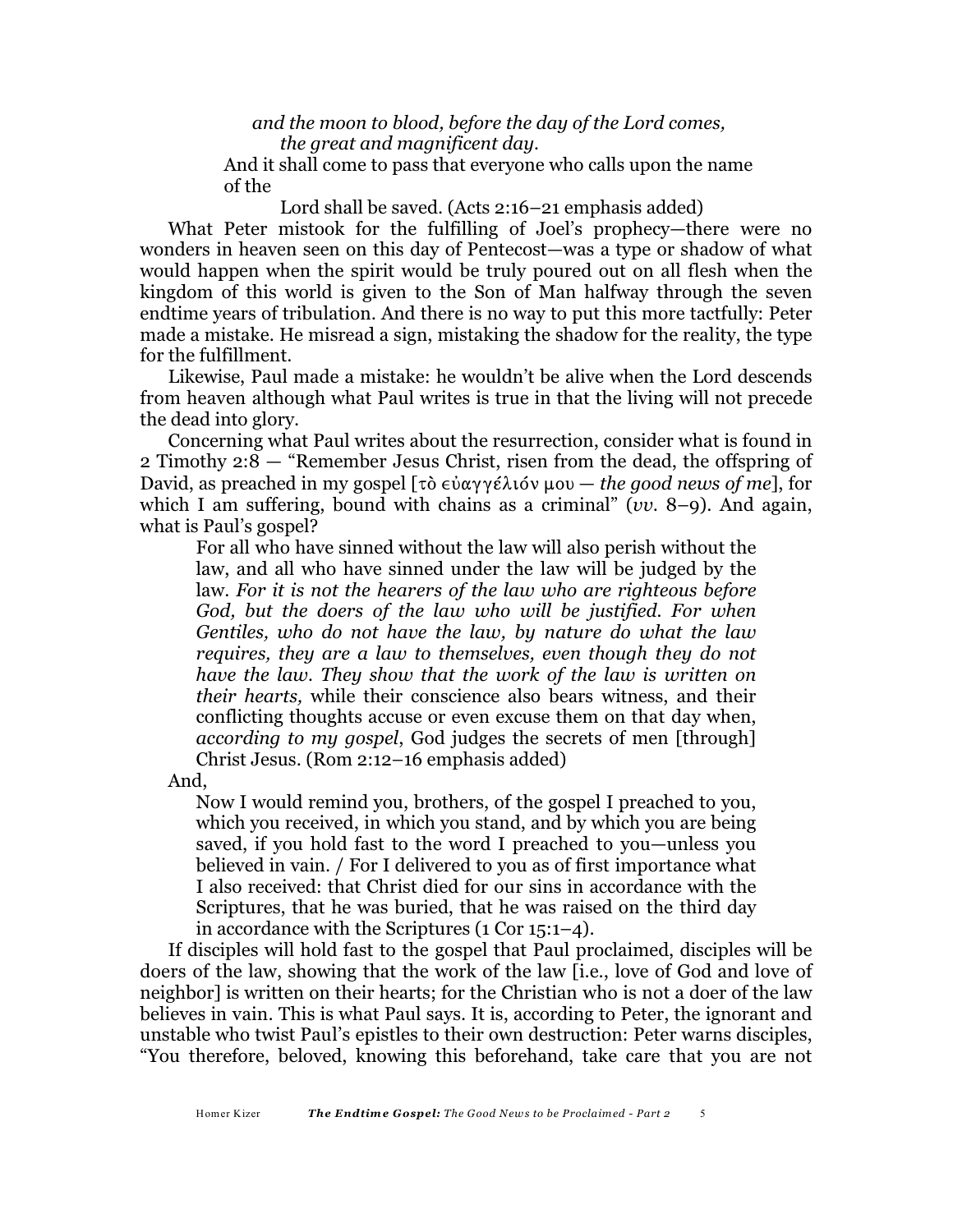carried away with the error of lawless people and lose your own stability" (2 Pet 3:17).

It isn't lawless people who would have disciples be doers of the law, but rather, the lawless would have disciples spurn Moses and not listen to the voice of Jesus.

What Paul addressed in his epistle to the saints at Corinth when he referred the good news that he had proclaimed among them is their denial of the resurrection:

Now if Christ is proclaimed as raised from the dead, how can some of you say that there is no resurrection of the dead? But if there is no resurrection of the dead, then not even Christ has been raised. And if Christ has not been raised, then our preaching is in vain and your faith is in vain. We are even found to be misrepresenting God, because we testified about God that he raised Christ, whom he did not raise if it is true that the dead are not raised. For if the dead are not raised, not even Christ has been raised. And if Christ has not been raised, your faith is futile and you are still in your sins. Then those also who have fallen asleep in Christ have perished. If in Christ we have hope in this life only, we are of all people most to be pitied. (1 Cor 15:12–19)

The good news of God, of Paul, of Peter, or Christ is that death has been overcome. Death has been defeated. But a *thing* is not established by the testimony of a single person. All of the witnesses whom Paul cites—Cephas, the twelve, more than 500 brothers, James and all of the apostles, then Paul himself (1 Cor 15:5–8)—cannot speak with the authority necessary to effectively establish the defeat of Death. They are too far away in time; their words have to be accepted by faith. But the resurrection of the two witnesses (Rev 11:11) when the kingdom of this world is taken from the four demonic kings and the little horn and given to the Son of Man (Dan 7:9–14) will establish the defeat of Death for endtime saints. These saints will see two men who were alive killed and lay unburied for three and a half days, then resurrected from death and called up into heaven.

A thing is established by the testimony of two or three—

If the hope of Christians is in vain, Christians are the most miserable of all people for they have given up the world for a lie. But their hope is not in vain. Only the worship of common Christians is in vain.

After citing Enoch, Jude says,

But you must remember, beloved, the predictions of the apostles of our Lord Jesus Christ. They said to you, "In the last time there will be scoffers, following their own ungodly passions." It is these who cause divisions, worldly people, devoid of the Spirit. But you, beloved, building yourselves up in your most holy faith and praying in the Holy Spirit, keep yourselves in the love of God, waiting for the mercy of our Lord Jesus Christ that leads to eternal life. And have mercy on those who doubt; save others by snatching them out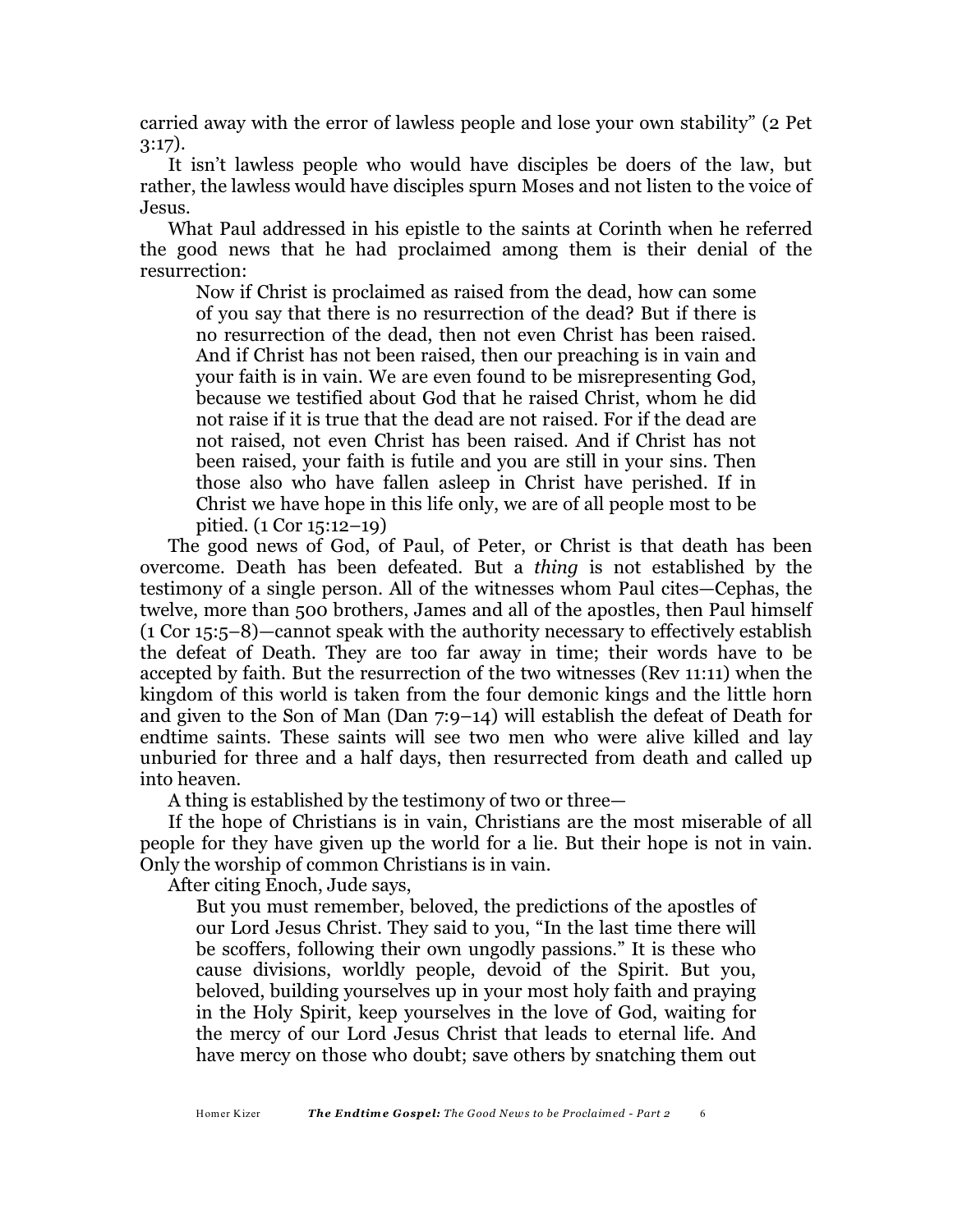of the fire; to others show mercy with fear, hating even the garment stained by the flesh. (*vv.* 17–23)

*Save others by snatching them out of the fire*—Jude directly addresses a problem that is present but mostly concealed in Luke's gospel: when Jesus opened the disciples' minds to understand the Scriptures, Jesus said, "'Thus it is written, that the Christ should suffer and on the third day rise from the dead, and that repentance and forgiveness of sins should be proclaimed in his name to all nations, beginning from Jerusalem. And behold, I am sending the promise of my Father upon you. *But stay in the city until you are clothed with power from on high*" (Luke 24:46–49 emphasis added). Disciples are of the Jerusalem above (Gal 4:26), and until they are clothed in power from on high, they are to remain in Jerusalem. They are not to go to spiritual Gentiles or to spiritual Samaritans, but they are to go to the lost sheep of the house of Israel (Matt 10:5–6); they are to go to common Christians who worship God in vain, and if possible, they are to snatch them out of the fire that is sure to consume them if they continue in their lawless ways.

As Paul wrote, I am not ashamed of the gospel, for it is the power of God to circumcised hearts that have been cleansed by faith; for according to Paul's gospel, "circumcision indeed is of value if you obey the law, but if you break the law, your circumcision becomes uncircumcision. So, if a man who is uncircumcised keeps the precepts of the law, will not his uncircumcision be regarded as circumcision? Then he who is physically uncircumcised but keeps the law will condemn you who have the written code and circumcision but break the law. For no one is a Jew who is merely one outwardly, nor is circumcision outward and physical. But a Jew is one inwardly, and circumcision is a matter of the heart" (Rom 2:25–29).

Salvation does not come to the person who remains uncircumcised of heart. When Paul refutes Corinthians who claimed that there was no resurrection of the dead, he reminded these erring saints of the good news that he had preached to them and said that they were being saved if they held fast to what he had preached, with the word he preached holding that flesh and blood cannot inherit the kingdom of God (1 Cor 15:50), that the natural body is raised from death at Jesus' coming as a spiritual body (*v*. 44), that the natural precedes the spiritual (*v.* 46), that the visible things of this world reveal the invisible things of God (Rom 1:20), that the judgment of saints will be revealed (not made) when Christ comes (1 Cor 4:5) to give life to whom He will by causing the mortal, perishable body to become immortal and imperishable (1 Cor 15:53–55). Paul adds, "The sting of death is sin, and the power of sin is the law" (*v*. 56); for the law has no power over the person who does not transgress the law. The law only has power over sinners. Thus, the Christian over whom sin should have no dominion because the Christian is under grace removes him or herself from under grace and places him or herself under the law when this Christian presents him or herself as obedient bondservants to sin, a voluntary act that always leads to death (Rom 6:14, 16).

The Christian who knows that the Sabbath is the seventh day, and who voluntarily transgresses the commandments by attempting to enter into God's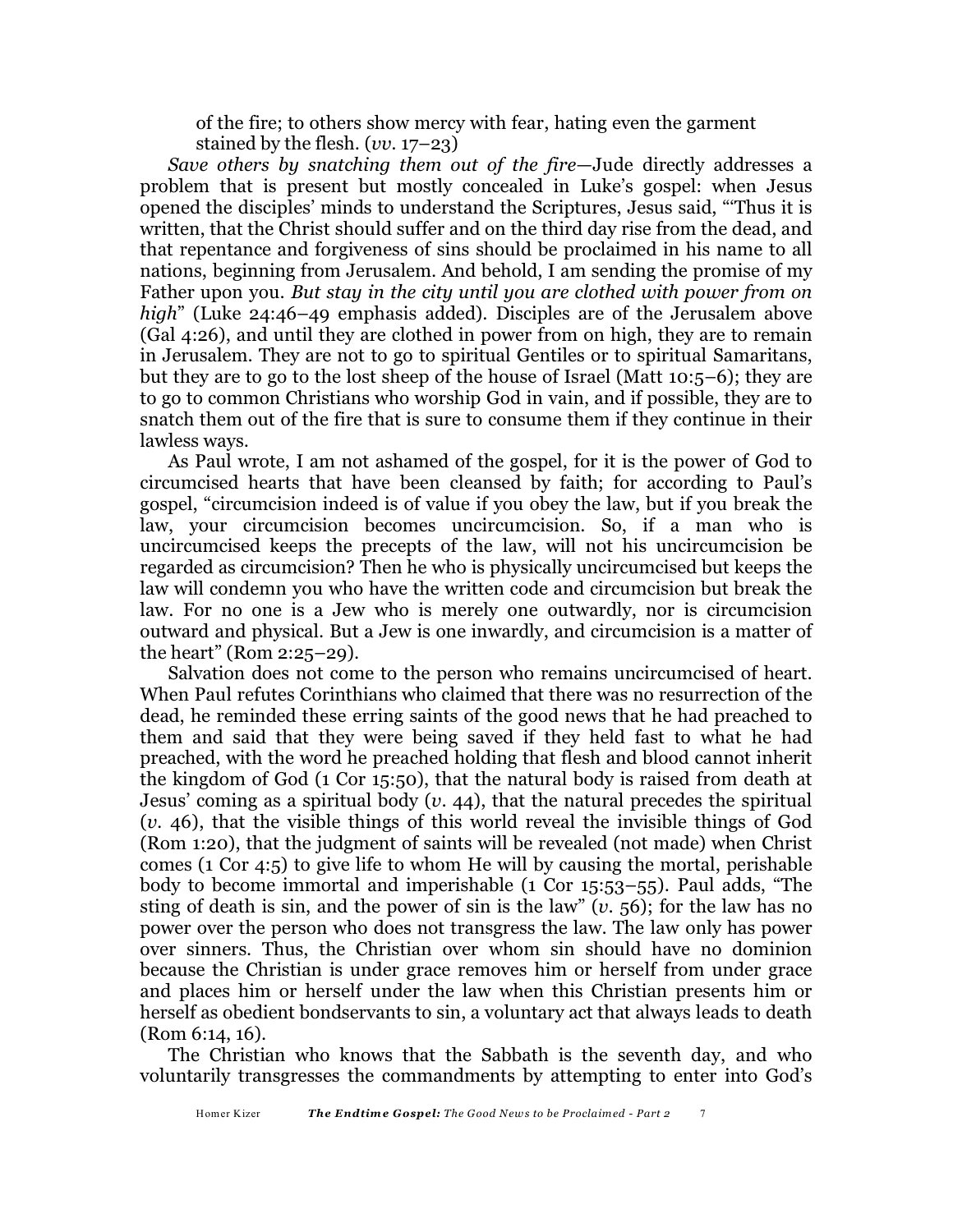rest on the following day [Sunday] is under the law even if the Christian wasn't under the law before professing the Jesus is Lord. According to Paul's gospel, all who sin without the law will also perish without the law for the lethal sting of death is sin that was made alive when the law was given at Sinai (Rom 7:8–9).

Where there is no law, sin is not counted as  $sin (Rom 5:13)$  for  $sin$  remains dead. The person is under "natural grace," for the person remains numbered among the dead [i.e., the spiritually lifeless]. The person is not under judgment; hence there is no reason to count sin as sin. The person has no life in the heavenly realm to be lost.

The good news that Jude proclaims is the same good news that Paul proclaims in many more words and in greater detail. Jude said that certain people had crept unnoticed into Christian fellowships (*v*. 4) and had perverted the grace of God. About these people, Paul told the saints at Corinth, "I hear that there are divisions among you. And I believe it in part, for there must be factions among you in order that those who are genuine among you may be recognized" (1 Cor 11:18–19) … the common Christian in this era can be recognized by his or her lawlessness, but the separation of uncommon versus common Christians will end as the separation between clean and unclean animals ended when all animals on the Ark were deemed righteous and fit food for the descendants of Noah.

It is God who tells Noah, "'Every moving thing that lives shall be food for you. And as I gave you the green plants, I give you everything. But you shall not eat flesh with its life, that is, its blood" (Gen  $9:3-4$ ) ... if Noah would have eaten one of the single pair of common animals that were aboard the Ark, that species would not be with us today. Because Noah had been given permission to eat any animal doesn't mean that Noah immediately does (or ever does). It would have taken longer for a self-sustaining breeding population of common animals to develop than it took for sin to enter the post-Flood world.

To say more about Enoch than that he was taken by God is problematic. Jude, the brother of James and by extension the half-brother of Jesus, was unable to separate what was written in the very popular (in the  $1<sup>st</sup>$ -Century BCE & CE) Book of Enoch from what Moses wrote, and apparently saw the Book of Enoch as a valid addition to canonical Scripture. In the mirror image of what Jude did, Christians today subtract the writings of Moses from Scripture by their unbelief.

3.

Upon entering the Ark, clean animals were food for the descendants of Adam and Eve: when Cain brought an offering from the ground to the Lord that was not accepted, his brother Abel also brought an offering, but an offering "of the firstborn of his flock and of their fat portions" (Gen 4:4). Abel didn't offer the entirety of the firstborn lambs to the Lord, but offered *their fat portions*, with the implication that the remainder of the lambs [the non-fat portions] was eaten by the family just as the remainder of Cain's harvest of the ground was eaten by the family. And Abel's offering was accepted; for those things of this earth—that are of dust—are not pleasing to God for they represent death as opposed to life. And this includes the fleshly bodies of the saints, bodies in which no good dwells until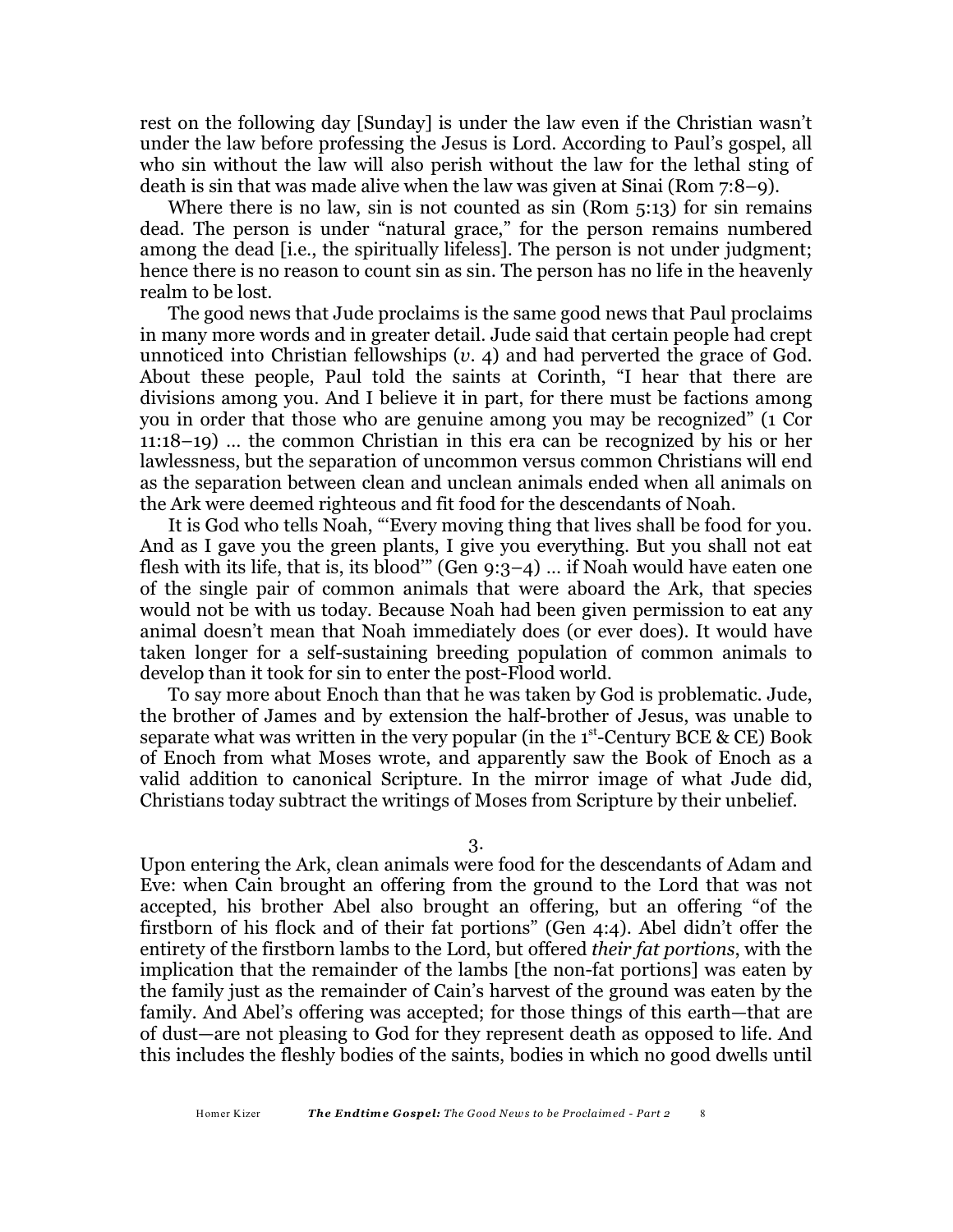the inner creature receives a second breath of life, the breath of God  $[\pi v \in \hat{\mathfrak{g}}\mu\alpha]$  $\theta \in \{0, 0\}$  ... if Abel had offered just any sheep in his flock to the Lord, his offering would also not have been accepted. But by offering the firstborn, Abel made a distinction based upon the receipt of life that actually favored Cain over himself.

But coming off the Ark, the Lord told Noah, "'Every moving thing that lives shall be food for you'" (Gen 9:3). As the Lord gave to human beings the green plants as food before the Deluge, the Lord gave to Noah and his offspring all flesh as food, but flesh without life.

To God, life is precious, for life came from Him and will return to Him. What separates a lump of clay from a human being is "life" that came to the first Adam when *Elohim* [singular in usage] breathed into the nostrils of the man of mud. And the first Adam became a *nephesh*, a breathing creature akin to other breathing creatures, with the gambit of breathing creatures running from antelope to zebras, each with its own inner nature that has been given it so that a cat behaves like *cats* and a person behaves as *people* do; yet all share a common means of sustaining life through cellular oxidation of simple carbohydrates.

God gave all flesh as food for all of humanity when the descendants of Noah were descendants of righteousness, but this righteousness did not outlast Noah; so God would again make a distinction among peoples, this selection based upon faith beginning with Abraham.

Of the descendants of the first Adam, the Lord twice selected one family from all of humankind, with the first selection based upon righteousness [Noah] and the second selection based upon faith [Abraham]. Of the descendants of the second or last Adam (Rom 5:14; 1 Cor 15:45), God, in the mirror image of what the Lord did, will twice select one Body from all of humankind, with the first selection based upon faith [the Church in the  $1<sup>st</sup>$ -Century], and with the second selection based upon righteousness [the Church in the  $21<sup>st</sup>$ -Century].

The Lord brought forth from barren wombs two generations [Isaac, then Esau and Jacob] by faith as if God were a husbandman selecting a wild tree sport that bore desirable fruit, then breeding two additional generations of the selected cultivar before delivering the cultivar to the prince of this world for further fruiting trials—and the faith of Israel in Egypt was severely tested before Moses led the people of Israel out from slavery. But this testing was not enough to produce a cultivar that lived by faith so the testing continued until the Lord directly intervened by changing the promise of inheriting eternal life to actual receipt of indwelling heavenly life when the spirit  $[\pi v \in \mathcal{C}_\mu \mathfrak{g}]$  are *breath of God* was given.

Of all humankind, the eight (Noah, his three sons, and their wives) were selected because of Noah's righteousness, and that of his three sons who worked with him building the Ark. Then of all of Noah's descendants, in the days of Terah, son of Nabor, God selected Abraham, who by faith journeyed away from his father's house and traveled to the land the Lord would show him.

As the sons of Noah had many sons and daughters so that Noah became a type of Adam and by extension a type of Christ Jesus, Abraham became a type of Noah and again by extension a type of Christ Jesus, a relationship Paul acknowledges: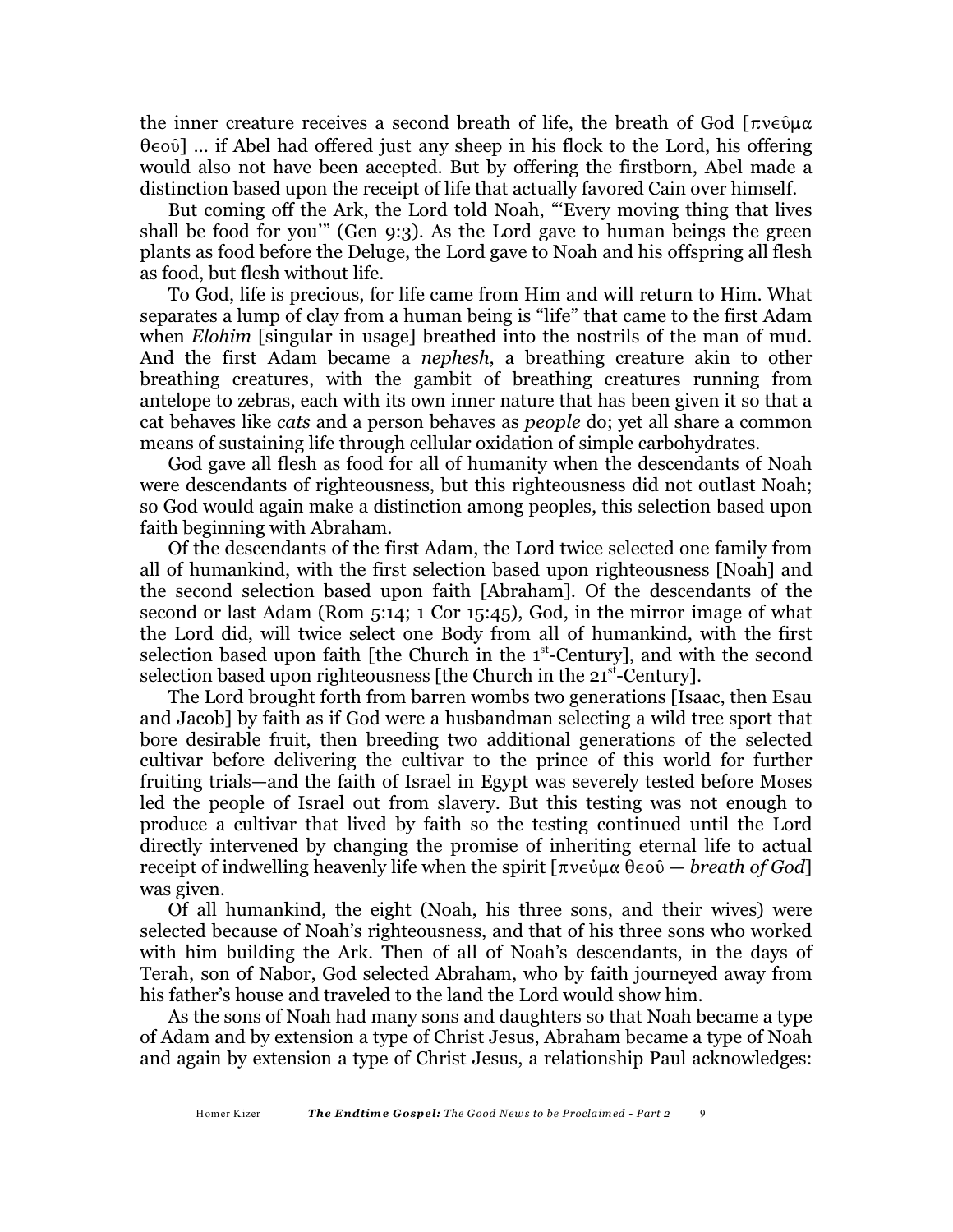"And if you are Christ's, then you are Abraham's offspring, heirs according to promise" (Gal 3:29). Disciples are both Christ's descendants and younger brothers … Abraham's descendants were reckoned through his one promised son, Isaac, who functions as a type of the greater Christian Church in this present era. But the greater Christian Church as the last Eve will be saved in childbirth—and as spiritual Zion, the greater Church will give birth to two sons, a spiritual Esau and a spiritual Jacob, before her labor pains come upon her (Isa 66:7–8). She will give birth to her children at the beginning of the seven endtime years of tribulation, giving birth to a spiritual Abel at the Second Passover then giving birth to a spiritual Cain 220 days later.

Cain and Abel, Esau and Jacob—these four are of two sets of shadows that when placed together as if viewed with 3-D glasses give depth to Scripture so that the good news of God, a gospel of judgment coming upon the household of God, can be seen by those disciples who eyes have been opened by Christ Jesus. This gospel of judgment makes clear that judgment is not presently on human beings not born of God; i.e., human beings who remain as godly ovum awaiting a second breath of life. As animals are not under judgment even though God made a distinction between clean and unclean animals prior to the Flood of Noah's day, human beings not born of God are not under judgment even though God made a distinction between Israel and the nations: since the day when the Lord drove Adam and Eve out of the Garden of Eden, all of humankind has been consigned to disobedience (Rom 11:32) so that God could have mercy on all.

When the Lord came to Noah, "the earth was corrupt in God's sight, and the earth was filled with violence" (Gen 6:11) as it will be [is] when the Son of Man is revealed (Luke 17:26–30). Noah was a righteous man (Gen 6:9). And God told Noah that He had decided to make an end of all flesh "'for the earth is filled with violence through them'" (*v*. 13). So for Noah, construction of the Ark was not a matter of faith but a matter of obedience: would Noah do what God personally told him to do? Of course he would. Was Paul's preaching a matter of faith? No, it was not … when a light from heaven suddenly flashed around Saul of Tarsus and a voice is heard saying, "'Saul, Saul, why are you persecuting me … I am Jesus, whom you are persecuting'" (Acts 9:4–5), and Saul/Paul rises but is unable to see, there is no question of faith remaining to be answered. Paul has spoken to the Lord, and has heard the voice of the Lord just as Noah heard the voice of the Lord. The only question that remained was one of obedience, and because both men were inwardly righteous even though Saul was persecuting Christians, the question of obedience had been addressed before the Lord spoke to either man. Both were foreknown and predestined for glory. And at the end of the age, when the Lord strikes down uncovered firstborns of man and God as the Lord struck down firstborns of men and beasts in Egypt, faith will cease being a criterion for the selection of Christians: it will take no faith to believe God when the law is written on hearts and placed in minds so that all Christians *Know the Lord*—and this after a third of humankind, all firstborns, perishes in a day.

As Noah was selected because he was a righteous man, following the Second Passover liberation of Israel Christians will be saved because of their righteousness, not that of Christ Jesus. For grace—the garment of Christ's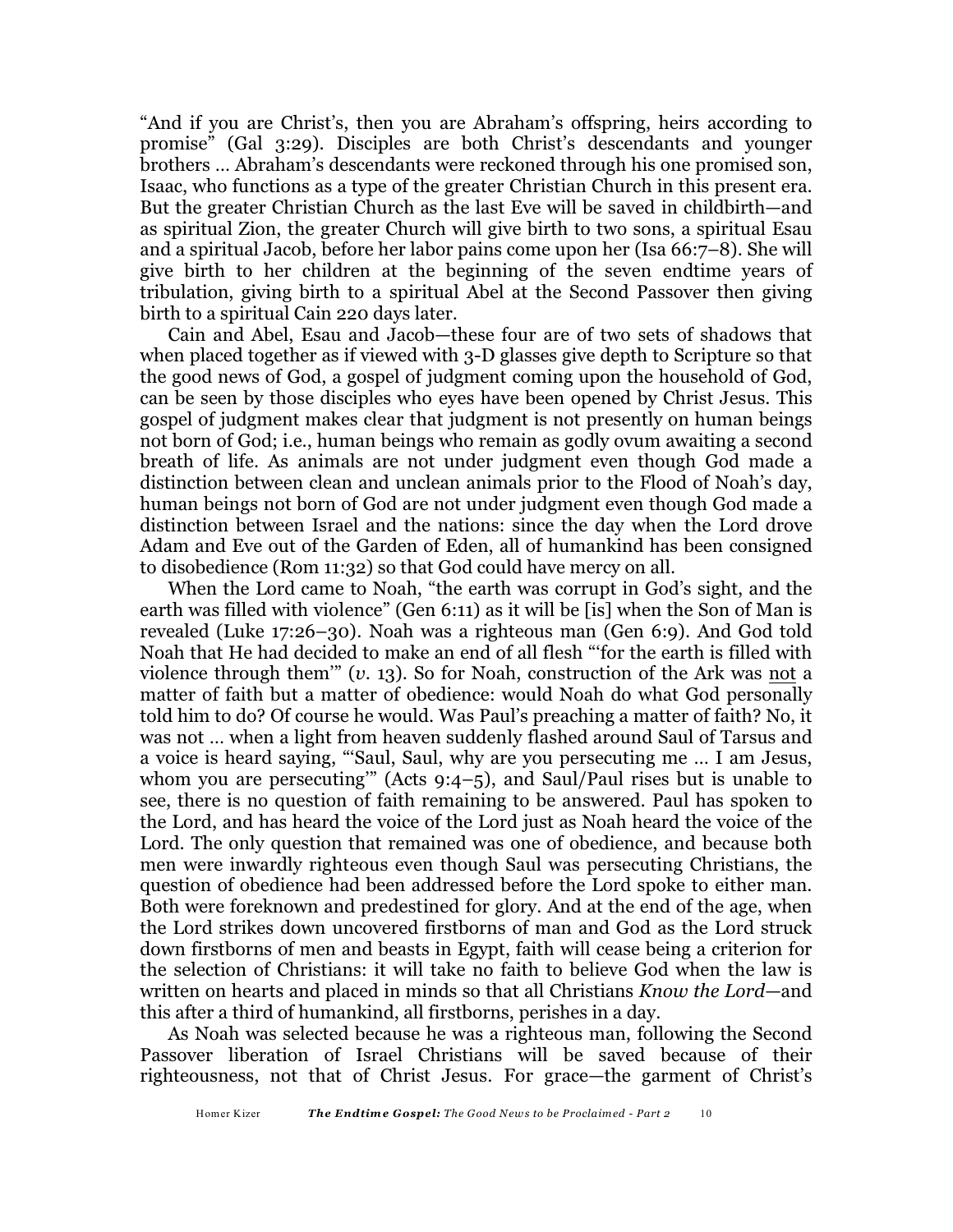righteousness—will end when the Son of Man is revealed or disrobed. Christians as the Body of Christ will stand naked before God. Their only *covering* will then be their righteousness, which must exceed that of the scribes and the Pharisees (Matt 5:20).

Because the New Covenant will have been implemented with the Second Passover liberation of Israel, God will be merciful toward the iniquities of Christians and will remember their sins no more (Heb  $8:12$ ) — and where there is forgiveness of sins, there is no longer any offering for sin (Heb 10:18). Christ Jesus' sacrifice at Calvary will no longer cover the Church which will have been suddenly resurrected from indwelling death caused by sin.

When a Christian must believe the written record of Cephas, then the twelve, the five hundred, James, and Paul that Jesus died for our sins, was buried, and was raised from the dead on the third day in accordance with the Scriptures, faith is paramount to belief; for in this endtime era neither the Jew nor a person from the nations comes to God except by faith. It is far too easy and too logical to believe that *the Jesus narrative* is a fable; it is far too easy to believe that simply professing with the mouth that Jesus is Lord will save a person from damnation. To actually believe that Jesus died at Calvary so that Israel would be free to keep the commandments and thereby slip out from under the law and its condemnation of everyone who is under the law requires uncommon faith—

Uncommon faith produces an uncommon Christian, one who strives for righteousness, who strives to walk uprightly before God, and one who knows that he or she will come up short and thereby need the covering of grace that is Christ Jesus' righteousness.

The good news that was proclaimed by Paul and that is here proclaimed is that when a person is born of God through receiving a second breath of life, the inner new self [person] is under no condemnation but is free from the law of sin and death so that this inner new self can fulfill the righteous requirement of the law of life that will have every son of God walking according to the spirit, imitating Jesus, with the mind set on the things of God and not on the things of this world. The person who walks as Jesus walked is uncommon in this world that remains ruled by the Adversary, but this person will become common after dominion is taken from the four kings and the little horn and given to the Son of Man (Dan  $7:9-14$ ; Rev  $11:15-18$ ) halfway through the seven endtime years.

The gospel of Paul is good news concerning the judgment of humankind: the distinction made between common and uncommon Christians—a distinction based on enacted faith—will end when the breath of God, a second breath of life, is poured out on all men as the Flood of Noah's day temporarily ended the distinction between clean and unclean animals

Consider that in the immediate post-Flood world when there was no distinction among human beings; when all of humankind was of Noah and by extension, was of righteousness, there was no distinction made between the animals as to which could be eaten. All were food. Animals were as green plants were before the Deluge: as there was no distinction made between the green plants before the Flood, there was no distinction made among animals immediately after the Flood, a redundant declaration because its significance is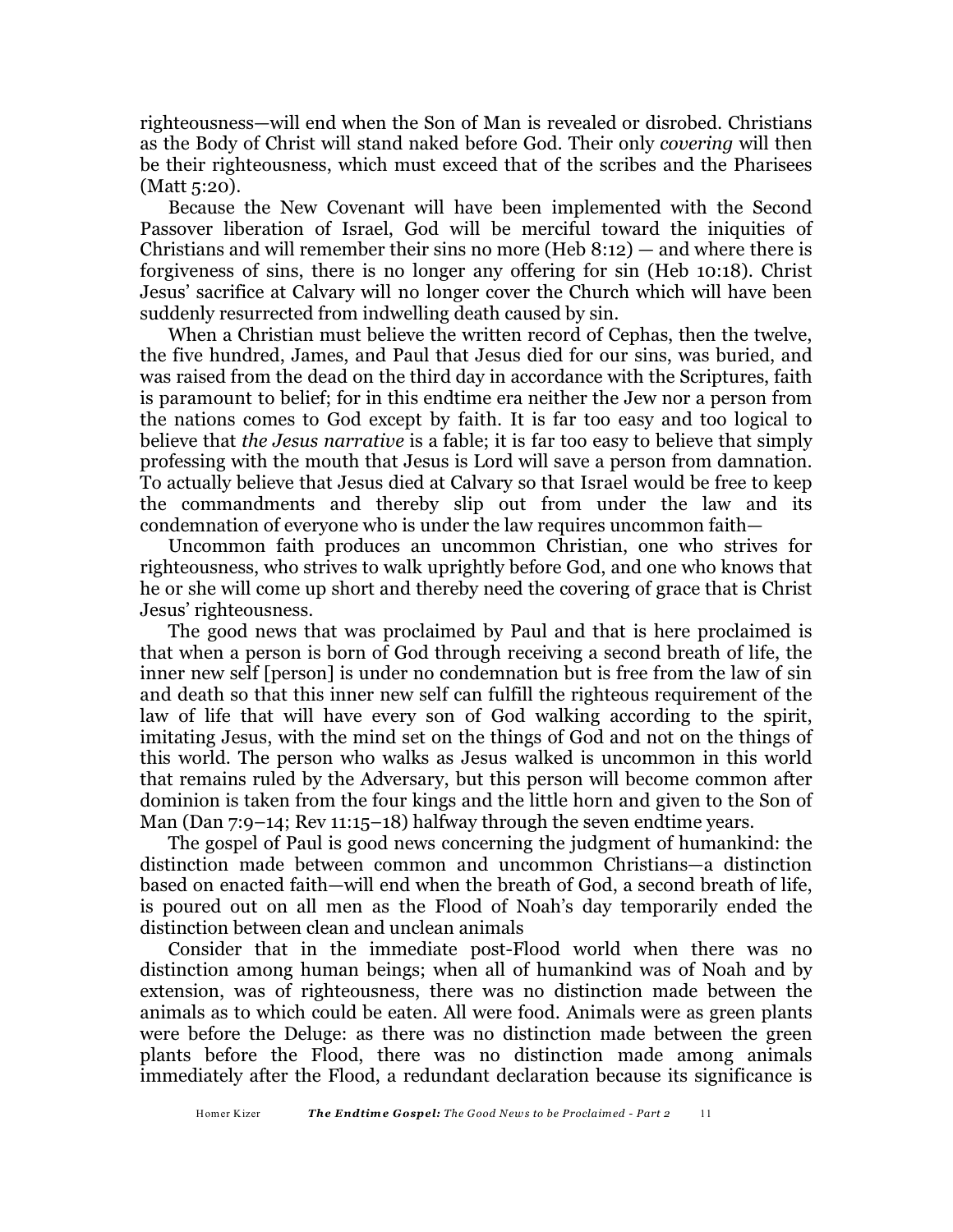too easily missed … today, in this post-Flood era, will human beings eat members of the nightshade family? Black nightshade is poisonous.

For decades after Spanish explorers returned from the Americas, Europeans would not eat potatoes or tomatoes because they are of the nightshade family (potato foliage and sprouts are toxic). Yet members of the nightshade family are "green plants" that God gave to humankind as food in the antediluvian world. So either something is missing from what God told Noah—"'And as I gave you the green plants, I give you everything'" (again, Gen 9:3)—or something changed when green plants again covered the surface of the earth from when they were initially given to humankind as food. Something changed with the Flood; something changed when the world was baptized into death.

The end of the antediluvian age introduced *change* of a sort that hasn't been appreciated by disciples; for submersion in water equates to death, whether of the old self (as in "baptism"), or of men (as in the case of Noah's neighbors), or of air-breathing animals. In the post-deluge world, death even resided/resides in the green plants that had been previously given as food—and so the world changed/changes for disciples when they received a second breath of life. Not all animals are food for Israel. Some flesh will kill spiritually (not physically) as the green foliage of nightshades will kill physically. And the flesh that will kill spiritually is that of those meats that are "common" or unclean.

As Abel made a distinction between firstborn lambs and the remainder of his flock, Christians are to make a distinction between cleans meats and all meats; for what is being tested is *faith*: will a person believe God, who in this present era isn't going to strike a person dead because of the person's unbelief. In a little thing—a thing of no real physical significance for all food leaves a person in a bowel movement—will a Christian, by faith, seek to be holy as God is holy (1 Pet 1:14–6) … again, it is faith that is being tested, and it is unbelief (the lack of faith) that spiritually kills a Christian.

Hogs are spiritually to born-from-above saints as the red berries of black nightshade are physically to all descendants of righteousness (i.e., descendants of Noah). Whereas in the antediluvian world all green herbs were food for the sons of Adam, in the post-Flood world some green herbs are poisonous and will physically kill a person. Whereas in the post-Flood world all flesh was given as food for the sons of Noah, in the post-Exodus world some meats are spiritually poisonous and will kill by aborting a future son of God (as is the case with the physically circumcised nation of Israel) or will outright kill a human son of God born of spirit and circumcised of heart.

Again, the Christian who eats pork or shellfish should consider that the uncleanness of these meats will not kill the fleshly body of the person, but lusting for what has not been given to Israel as food will kill the inner new creature that is a son of God. So for Israel, one era ended when Moses led the nation out from Egypt (see Rom 5:14), but a new era didn't begin until the *spirit*  $[\pi v \in \mathfrak{g} \times \mathfrak{g} \times \mathfrak{g} \times \mathfrak{g}]$ was given when the glorified Jesus breathed on ten of His disciples and said, "'Receive the Holy Spirit [ $\pi v \in \partial \mu \alpha \alpha' v \in U$ ]" (John 20:22). However, that new era will not fully arrive—analogous to Noah getting off the Ark—until the world is